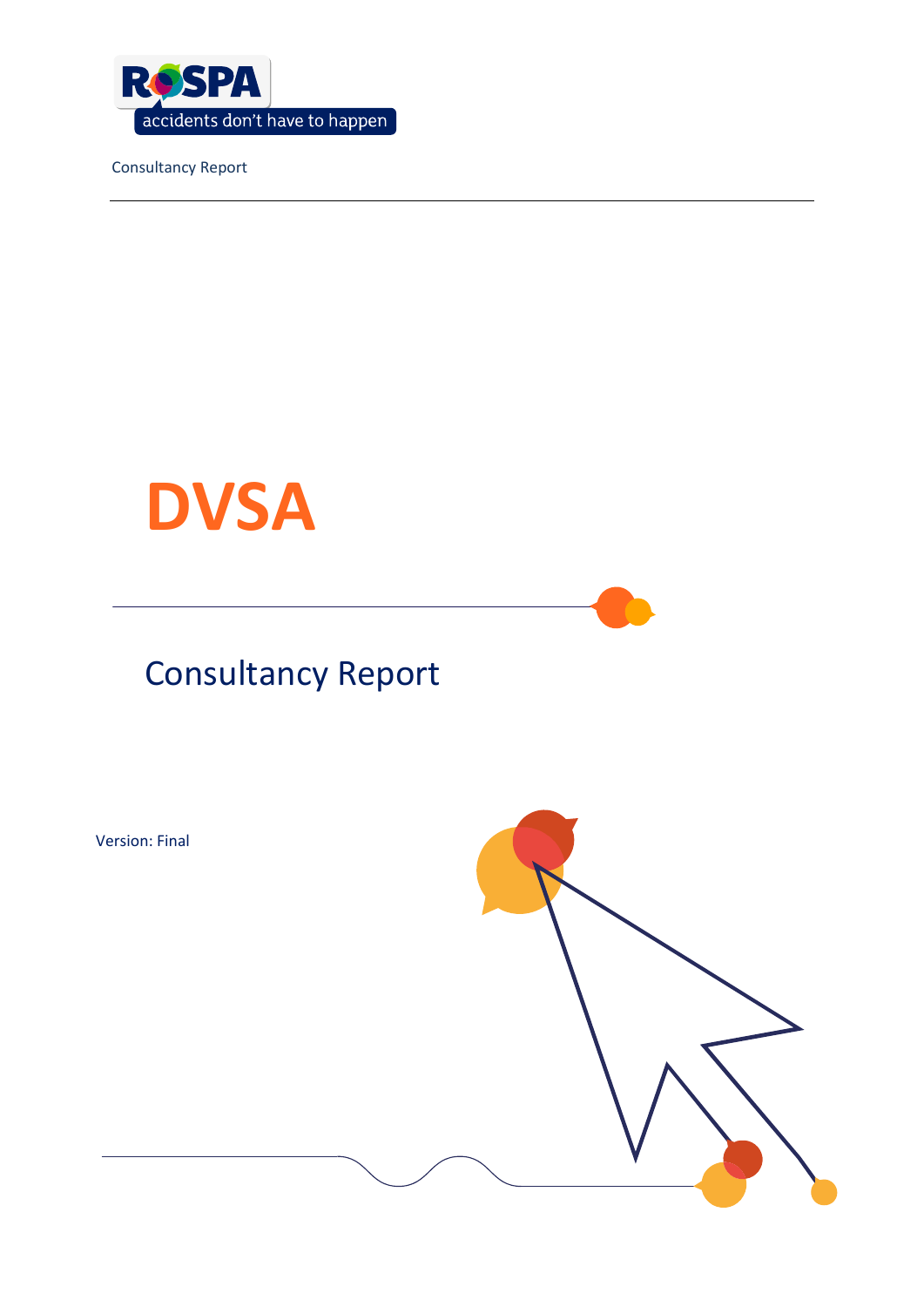

# **Introduction**

 The Royal Society for the Prevention of Accidents (RoSPA) was commissioned by the Driver and Vehicle Standards Agency (DVSA) to risk assess new elements of the driving test which the DVSA are due to introduce on 4<sup>th</sup> December 2017.

The assessment took place on Wednesday 27<sup>th</sup> September at the RoSPA Training Centre in Kings Norton, Birmingham.

Gordon Witherspoon, SEO – Driving Policy Manager at the DVSA was in attendance.

# **Findings**

 the training driving examiners are receiving for the new elements of the driving test. This demonstration was given to Keith Bell (DVSA ADI) Quality Manager (RoSPA Fleet Safety), Rob Burgon The structure of the Risk Assessment comprised of Mr Witherspoon explaining and demonstrating RoSPA Head of Training and Sharan Gosal Technical Support Executive.

 The demonstration consisted of both the e-learning training and support that is available and the before delivering the new test. practical on-road training which examiners are receiving as well as an explanation of how the training would be rolled out and how the DVSA will ensure all examiners have received the training

For the purposes of this consultancy, the new elements of the test that were assessed are:

- Vehicle Safety Check Questions
- Independent Driving Using a Satnav
- The Forward Park Exercise
- The Pull Up On The Right Manoeuvre

### **Vehicle Safety Check Questions**

The 'Show Me' question will now be asked whilst the candidate is driving. The 'Show Me' questions all refer to the operation of controls which a driver would be expected to carry out whilst the vehicle is moving once they have passed the test. The examiner will only ask a question which is relevant to the vehicle presented for test e.g. the examiner would not ask to be shown how to wash and clean the rear windscreen if there was no rear wiper fitted to the vehicle.

The examiners have been trained to only ask the 'Show Me' question on suitable roads, which are relatively quiet and straight to allow the candidate to demonstrate the control without additional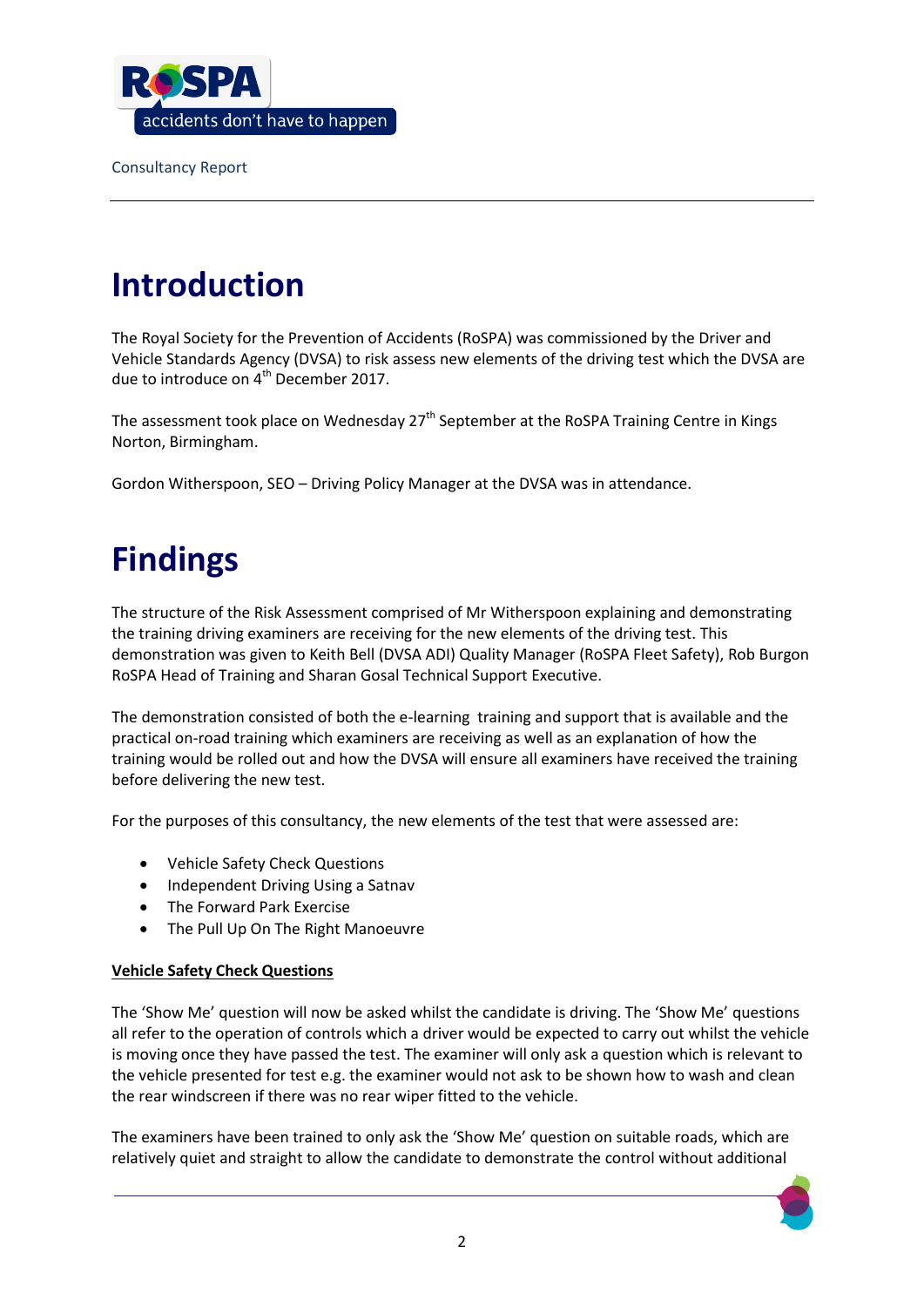

hazards/distractions. Although the candidate would be expected to then turn off the control, the examiner is able to prompt them to do so without adversely affecting the result of the test.

#### **Independent Driving Using a Satnav**

Independent driving has been part of the driving test since 2010 but has until now been conducted using either the method of asking the candidate to follow road signs to a destination or by the examiner giving a series of instructions and showing a diagram before the candidate drives this route. This has been for 10 minutes of the driving time on the test.

 The traffic sign method will remain for 1 in 5 tests but the other 4 in 5 tests will now have the independent driving element conducted through the use of a Satnav and both options will now last for 20 minutes of driving time on the test.

 both in terms of its ability to remain stationary and how well it fits all vehicles. There have been no incidents of the Dashmat moving on the dashboard, even under reasonably extreme driving. The The Satnav will be a standard one which will be used on all tests supplied by TomTom. The DVSA have identified 2 alternative methods of securing the Satnav in the vehicle. The first, and preferred method is through the use of a Dashmat. The Dashmat has been extensively tested by the DVSA DVSA have not found a vehicle yet which the Dashmat does not work in. The second, backup method is to fix the Satnav to the windscreen through a sucker cup. Examiners have been given information to fix the Satnav in the centre of the windscreen as low as possible and also the bottom right hand corner of the windscreen if required. The examiners have been trained in the operation of the Satnav, how to charge it and what to do should an issue arise.

 During the practical demonstration, no issues were presented that would constitute a high risk. The examiner's experience and knowledge of the local area and driving plays a key role in this.

#### **The Forward Park Exercise**

 the start or end of the test at the test centre. This exercise will remain an option on the new test but Reverse parking into a bay has been part of the test since 1999 and has always been conducted at an additional manoeuvre of forward parking into a bay will become an option as well.

 owner of the car park, if required, possibly using a pre-written letter by the DVSA, to ask for permission to use the car park. Should permission not be given or if an examiner has a negative car parks identified so that each car park is not overused. The examiners, under the guidance of the Local Driving Test Manager (LDTM), will identify suitable car parks, other than the test centre, to carry out the forward park manoeuvre. They will contact the experience then the car park will not be used on the test. On each test route there should be several

Examiners have been trained on both the selection of suitable car parks as well as suitable areas of the car park to use. The examiners will direct candidates to the quieter parts of the car park and will allow the candidate to choose the bay they wish to park in. The candidate will then reverse out the bay and the examiner will, if necessary, help the candidate to leave the car park.

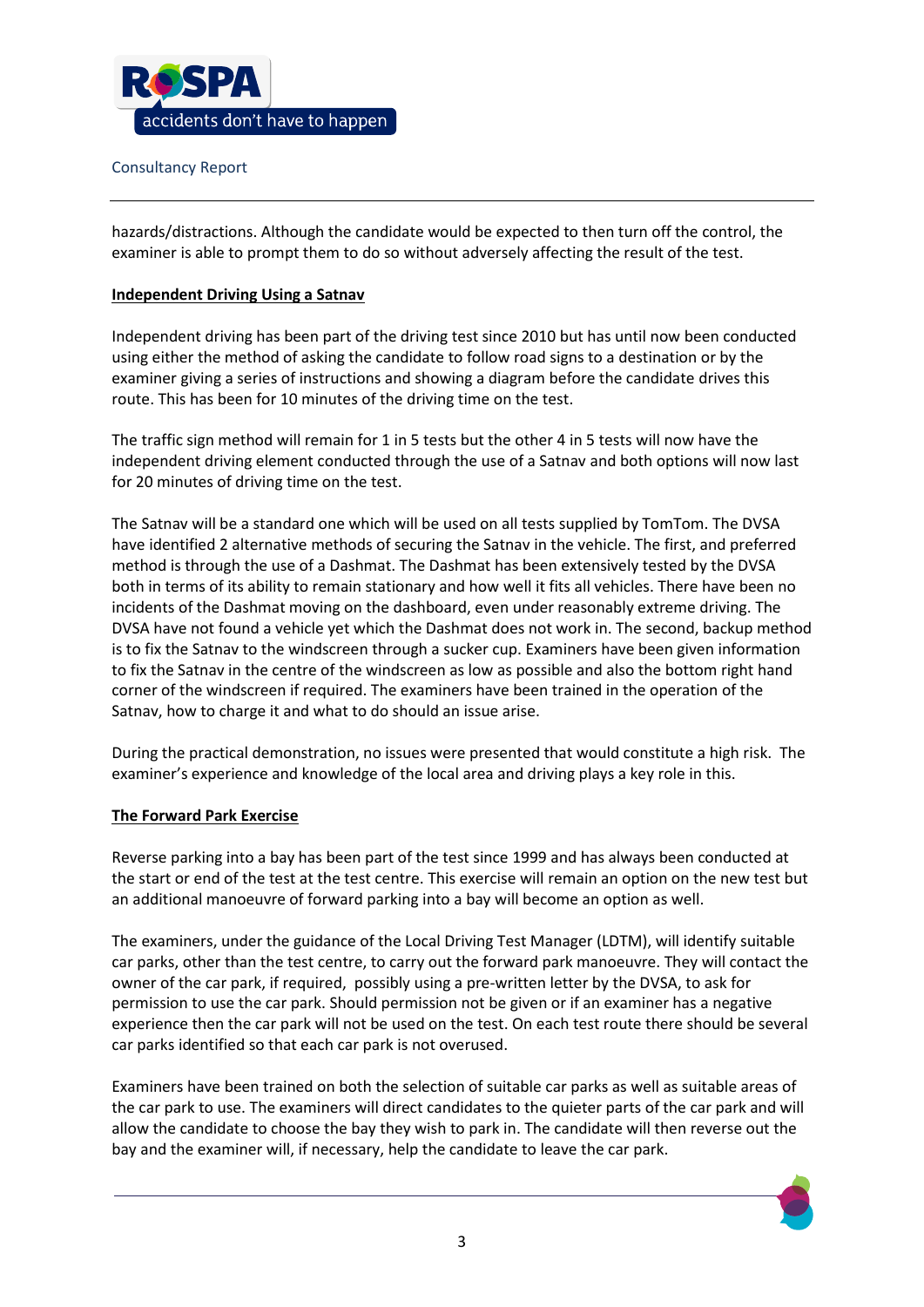

 student and the selection of a quiet area of a car park ensures that this is a low risk. During the practical demonstration, Mr Witherspoon demonstrated pulling in to a parking bay on the left or right hand side and reversing and exiting. The instructions that go along with this to the

### **The Pull Up On The Right Exercise**

 There is currently a requirement for candidates to show that they can pull up on the left and then move away safely again, this is done both with no obstruction in front of the candidate but also with a parked car in front of the candidate (moving off at an angle).

 The new manoeuvre will require the candidate to pull up on the right and then reverse back about 2 car lengths. The examiners have been trained on the type of roads where this manoeuvre would be acceptable and those where it would not. The candidate is allowed to choose the place to pull up once the instruction has been given but if they start to choose an inappropriate place or fail to pull up before the situation changes then the examiner can abort the attempt without any detriment to the candidate.

 examiner and candidate have good sight lines, both forward and rearward, to be able to pull away safely from the right. The examiner has enough time to watch the candidate as well as complete When this exercise is carried out in accordance with the guidelines issued by the DVSA, both the their over the shoulder check as the candidate pulls away. In fact the sight lines for the examiner are far worse on the aforementioned moving off at an angle, which is in the current test.

 This exercise takes a relatively short amount of time and so it is unlikely that other vehicles would pull up either in front or behind the candidate before they move away again. However the examiners have been trained what to do in these circumstances.

 During the practical demonstration, this manoeuvre was carried out a couple of times, and Mr Witherspoon explained in detail the type of roads that are suitable for this type of manoeuvre and also which traffic conditions are suitable and are not suitable.

 At no time during this part of the demonstration, did the passenger feel at risk. It was noted that whilst sitting in the passenger seat for this manoeuvre. A key part of this is the execution of the training that the examiners will receive and carrying out dynamic risk assessments on the day to the examiner would have a better view of the road traffic conditions to the front, rear and side decide whether a road/traffic conditions make the manoeuvre suitable.

 RoSPA also carried out a detailed review of sections of the DT1 document that were relevant to the car driving test and found no areas for improvement. The DVSA are to be commended on the depth and rigorous nature of the document.

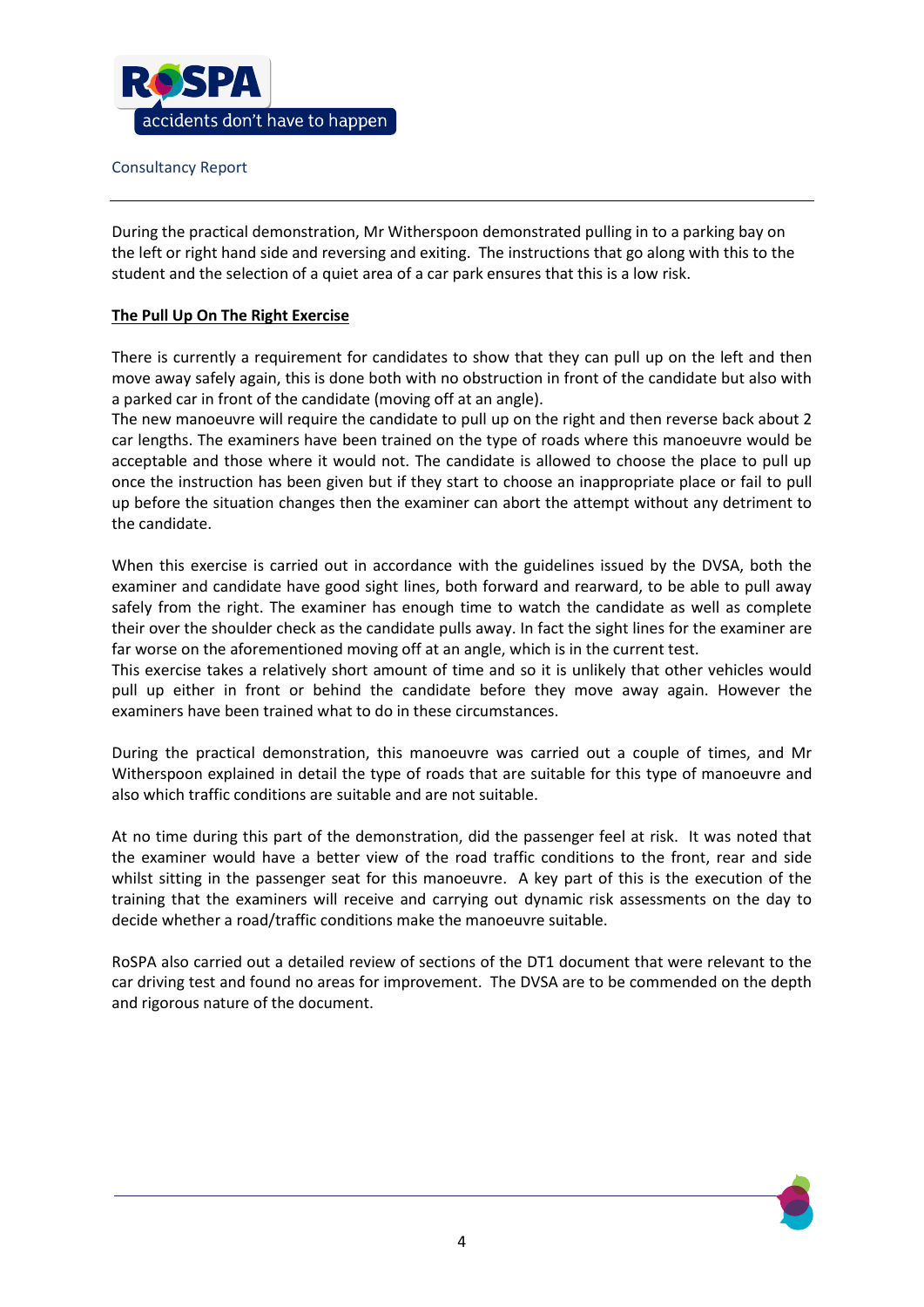

### **Recommendations**

RoSPA would recommend that within the risk assessment prepared by the DVSA that an additional column detailing who could be affected by the identified risk be added such as member of the public, children, animals, passengers in the car. If this is thought to be the same for all risks it could be added as a statement to cover the whole document.

RoSPA would also recommend that where the document DT1 is referenced, the reference is more detailed such as chapter and paragraph as DT1 is a very large document and people should be able to find the reference quickly.

The control measures and level of risk should also be clearly stated for each risk identified.

# **Conclusions**

RoSPA found all aspects of the new elements of the driving test to be introduced on 4<sup>th</sup> December 2017 to be Low Risk.

are used to carrying out DRA's as part of delivering the elements already conducted on driving tests. The training for the examiners is thorough and provides good guidance on how the examiner should carry out a Dynamic Risk Assessment (DRA) for each element before and during the test. Examiners